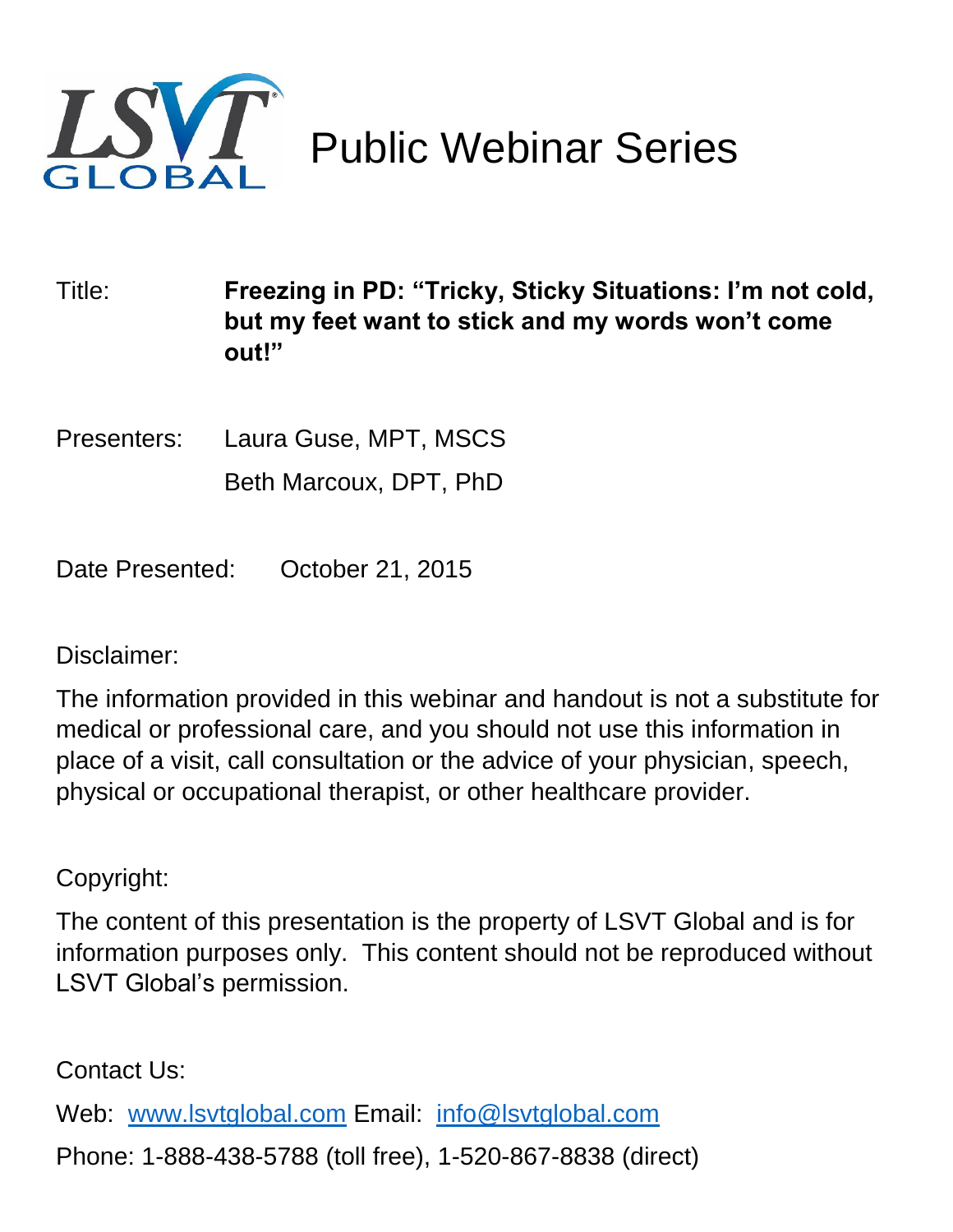

#### Greetings from….

Beth Marcoux, DPT, PhD LSVT BIG Expert Clinician LSVT BIG Training and Certification Faculty, LSVT Global, Inc.

#### Plan for Webinar

Brief Introduction **Brief Introduction** 

Discuss ways to use LSVT BIG to treat freezing issues

#### Instructor Biographies

#### **Example 19 Example 19 Example 19 Example 19 Example 19 Example 19 Example 19 Example 19 Example 19 Example 19 Example 19 Example 19 Example 19 Example 19 Example 19 Example 19 Example 19 Example 19 Example 19 Example 19 E** Beth Marcoux, DPT, PhD

Review Prophet Prophet Montant Control Prophet Prophet Prophet Prophet Prophet Prophet Prophet Prophet Prophet Prophet Prophet Prophet Prophet Prophet Prophet Prophet Prophet Prophet Prophet Prophet Prophet Prophet Prophet **Plan for Webinar**<br>
Logistics<br>
State case, per PhD<br>
State case, per PhD<br>
State case, per PhD<br>
State case, per PhD<br>
State case, per PhD<br>
State case, per PhD<br>
Nextrous Magnetics<br>
Nextrous Magnetics Magnetics Magnetics<br>
This **Plan for Webinar**<br>
Logistics<br>
Logistics<br>
Cr. Marcoux holds a Shi n Physics<br>
Save Colege an advanced Mass in the University for the University for the University of Marcous Mass in Physics<br>
The full hour is required to tr **Plan for Webinars and the numerice of the Minimigration CEUs**<br>
The Minimigran are not the minigram and the properties and the controller of the minigram are not the minigram are not the distribution of the minigram are n Logistics<br>  $\begin{array}{c|c|c|c} \textbf{Before} & \textbf{Case} & \textbf{Case} & \textbf{Case} & \textbf{Case} & \textbf{Case} & \textbf{Case} & \textbf{Case} & \textbf{Case} & \textbf{Case} & \textbf{Case} & \textbf{Case} & \textbf{Case} & \textbf{Case} & \textbf{Case} & \textbf{See} & \textbf{See} & \textbf{See} & \textbf{See} & \textbf{See} & \textbf{See} & \textbf{See} & \textbf{See} & \textbf{See} & \textbf{See} & \textbf{See} & \textbf{See} & \textbf{See} &$ The mitroductor and the control of Physical Review<br>
The Review<br>
The Review<br>
The European state of the List<br>
This webhara is offered for 0.1 CEUs<br>
This webhara is offered for 0.1 CEUs<br>
This webhara is offered for 0.1 CEUs<br> **Greetings from ....**<br> **Beth Marcoux, DPT, PhD**<br>
LSVT BIG Expert Clinician<br>
LSVT BIG Training and Certification Faculty,<br>
LSVT Global, Inc.<br> **INSTRUCTOF Biographies**<br> **Beth Marcoux, DPT, PhD**<br> **INSTRUCTOF Biographies**<br> **Be** Sage College, an advanced Master's degree in Physical<br>Therapy Education from the University of Alabama,<br>Birmingham, a Ph.D. in Public Health (Health Behavior and<br>Health Education) from the University of Michigan and a<br>Doct **FIND CONTROVERT CONTROVERT (THE CONTROVERT CONTROVERT CONTROVERT CONTROVERT CONTROVERT CONTROVERT CONTROVERT CONTROVERT CONTROVERT CONTROVERT (THE CONTROVERT CONTROVERT CONTROVERT CONTROVERT CONTROVERT CONTROVERT CONTROVE Example 12 and the control of the CHAT MEAN CONFIDENT (SCIRED THEORY AND SOLUTION CONFIDENTIES)**<br>
Show the capacitos and a proposed Master's degree in Physical Thereshow Education from the University of Mahama, capacitor **Financial Relationships in the Control of the Control of the CAME (SC MEGICAL METALEM CONTROL CONTROL CONTROL AND A SUPPRESS CONTROL CONTROL CONTROL CONTROL CONTROL CONTROL CONTROL CONTROL CONTROL CONTROL CONTROL CONTROL** 

#### Information on CEUs

- 
- CEUs.
- registered for state-approved CEUs.
- a certificate of completion after the webinar. The certificate will include your name, date of the webinar and the number of hours earned.
- Licensing requirements for CEUs differ by<br>state. Check with your state licensing board to determine if your state accepts non-state registered CEU activities.

#### **Disclosures**

- 
- relationships with LSVT Global.<br>Non-financial relationships include a preference for the LSVT BIG as a treatment technique.<br>• Financial Relationships include:
- 
- Dr. Cynthia Fox receives lecture honorarium and travel reimbursement and has ownership interest in LSVT Global, Inc. Laura Guse' is an employee of LSVT Global, Inc. and receives consulting fees, lecture honorarium and travel reimbursement from

Copyright© LSVT Global, Inc. 2017<br>
Copyright© LSVT Global, Inc. 2017<br>
Copyright© LSVT Global, Inc. 2017<br>
Copyright© LSVT Global, Inc. 2017<br>
Copyright© LSVT Global, Inc. 2017<br>
Copyright© LSVT Global, Inc. 2017<br>
Copyright© L STATEMENT ON DISCLOSURE AND CONFLICT: The co-existence of both the academic research and for-profit business has been handled according to all rules and regulations of the National Institutes of Health and the University of Colorado. The research team is in full compliance with federal statute (<u>42 C.F.R. Part 50. Subpart F</u>) and the University of Colorado-Boulder<br>Policy on Conflict of Interest and Commitment.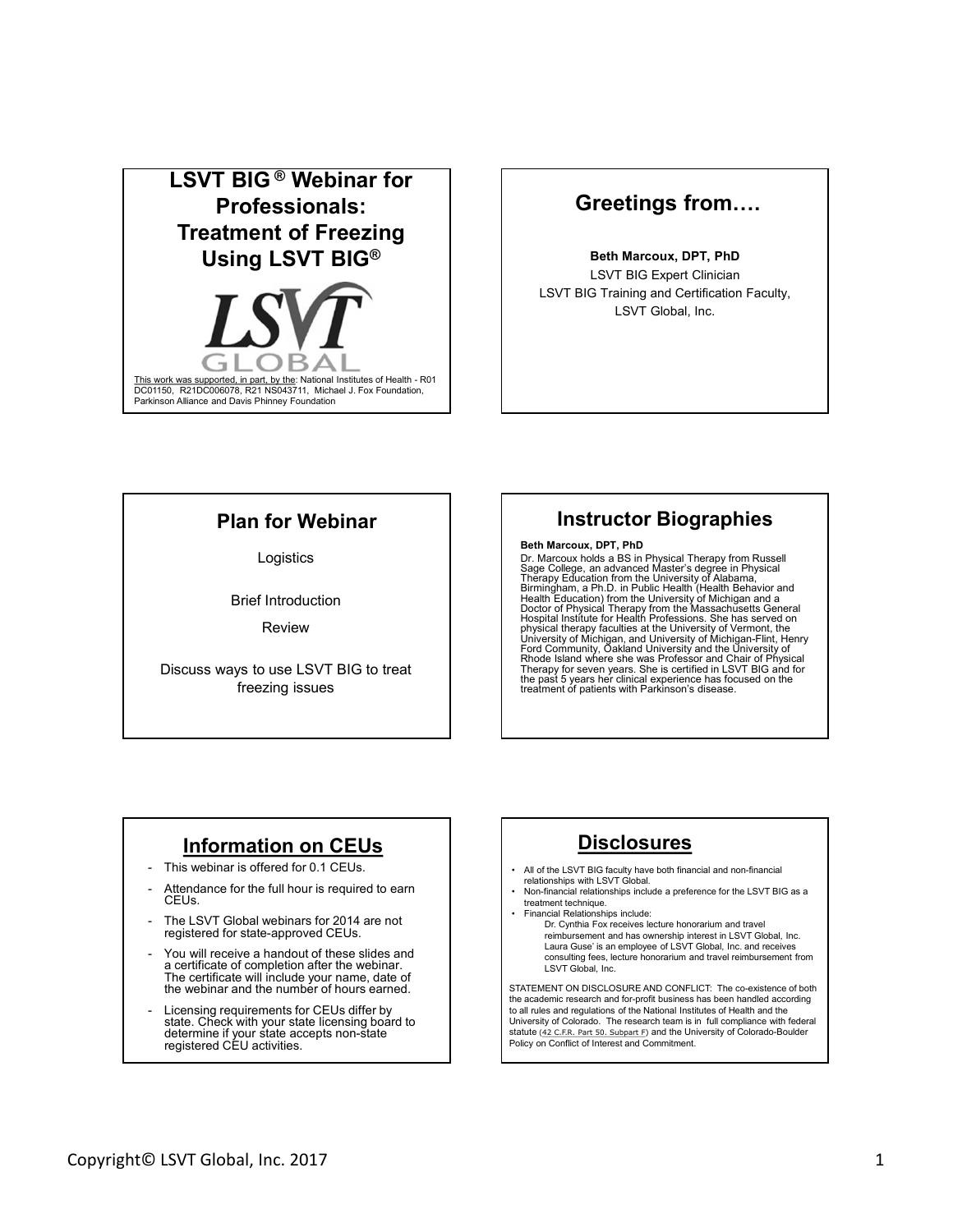All clients shown in videos during this presentation have given consent for their videos to be used for educational purposes

Any copying of videos or viewing outside of this course is strictly prohibited.

#### LSVT BIG Paradigm Shifts

(Covey)

TARGET: Amplitude (Ramig et al, 1995; Fox et al, 2006, Farley et al, 2008)

□ MODE: Intensive and High Effort

□ CALIBRATION: Generalization

#### Learning Objectives

Upon conclusion of this webinar, physical therapist and occupational therapist participants will be able to:

- of gait.
- occur besides gait.
- 
- treatment of freezing issues.



#### LSVT BIG

Standardized, research-based, specific protocol Delivered by LSVT Certified Clinician Adheres to principles of neuroplasticity (Kleim & Jones, 2008)

INTENSITY 16 1-hour individual sessions; 4 consecutive days per week

Progressive Hierarchies<br>
Promote continuous use in everyday activities<br>
Promote continuous use in everyday activities<br>
Promote Continuous use in everyday activities

Feedback and Motivation; Empower/Reinforce/Instruct



**SENSORY MOTOR DEFICITS** 

Reduced activation for internally generated movements Sensory proprioceptive processing problems

for four weeks; Daily homework and carryover<br>
REPETITION DAILY TASKS – Over learned Difficulty changing strategies quickly/divided attention; adapting to<br>
Daily Tasks – Over learned Difficulty changing strategies quickly/d Inadequate preparation for movement

Reduced "vigor", implicitly choose small/slow movements, loss of self-<br>efficacy; default to low energy despite greater capacity, Perceptual cost/reward mismatch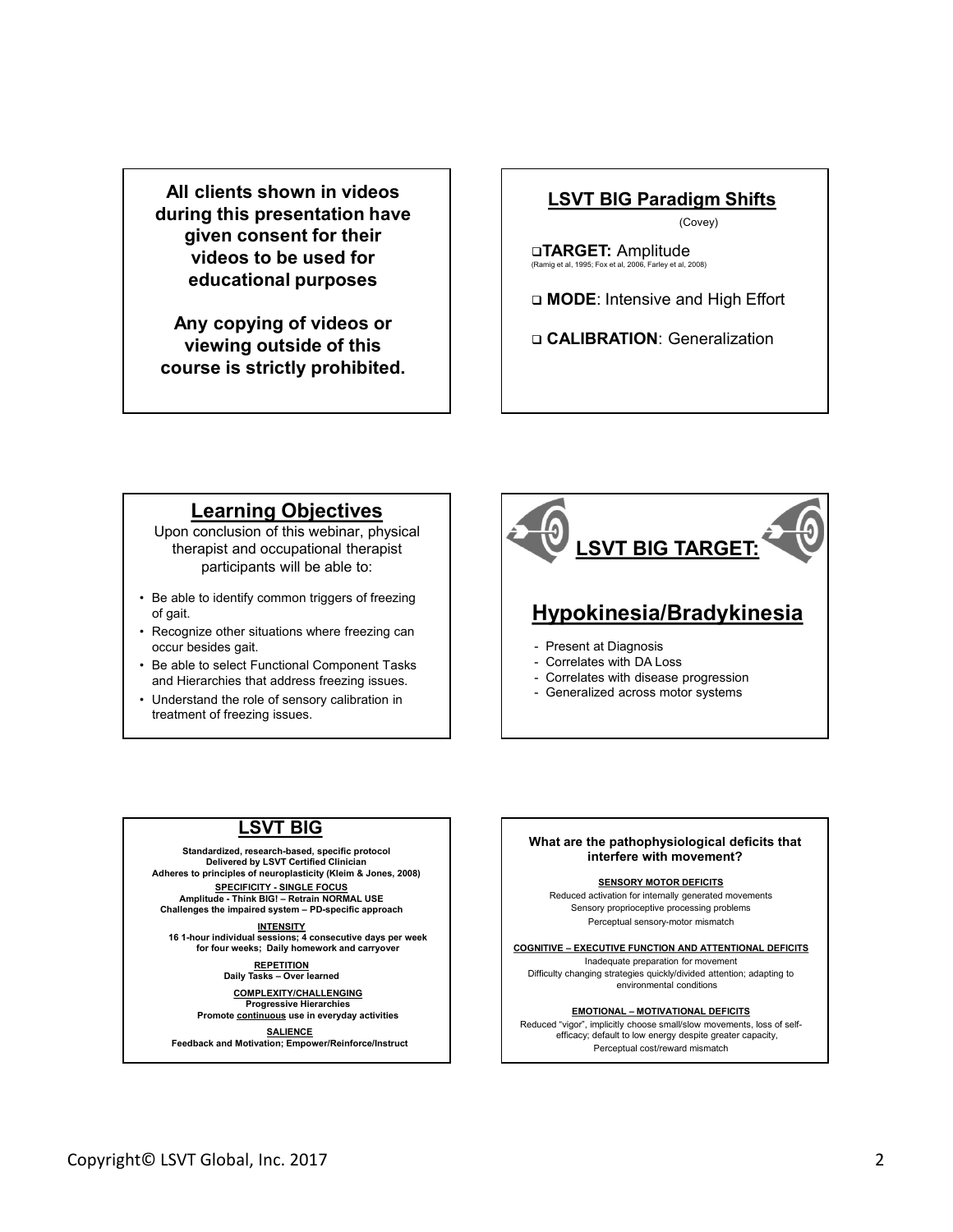#### What causes freezing in PD?

- 
- 
- perceptual deficits associated with FOG frontal and parietal cortexes.

V.S. Kostić, MD, et al. Neurology February 7, 2012 vol. 78 no. 6 409-416



#### What are the clinical implications?

GET READY signal too weak Inadequate preparation (SET) or anticipation for movement | Marked lines on the floor Clinical: Bradykinesia/hypokinesia<br>
- Laser pointer or walker with laser

GO signal too weak Inadequate selection/initiation of a movement Clinical: Freezing/Start hesitation

NO GO signal too weak Inadequate completion of a movement Clinical: Festination/Sequential movements more difficult/run together **What are the clinical implications?**<br>  $\frac{\text{GET READY signal too weak}}{\text{Indeed on the 1.5} and \text{which is a real, with one of the 2.5} and \text{ which is a a linear combination of a non-constant.}\n\text{Cilincal: Bradykinesia/hypokinesia}\n\text{Indequate selection/initialsoid of a movement.\n\nChical: Readykinesia/hypokinesia\n\n Theorem 1: A1: B2: A2: B3: B4: B5: A5: B5: A6: B6: B7: B7: B8: A7: B8: A8: B8: A8: B8: A8: B8$ hat are the clinical implications?<br>
Sequale preparation (SET) or anticipated by overlap considerably positional interaction (SET) or and consider<br>
Clinical: Bradykinesial ypokinesia<br>
Inadequale selection/intalistic metal **hat are the clinical implications?**<br>
<br>
<br>
dequale preparation (SET) or anticipation for movement<br>
clinical: BradyMnesiaMypokinesia<br>
<br>
<br>
madequale solection/initiation of a movement<br>
Madequale completion of a movement<br>
M

Nambu et al. Neurosci Res 43:111-117, 2002

#### Treatment of Freezing

- -
	-
	-
	-
	-
	-

#### Festination and Freezing in PD

- -
- 
- 
- 
- 
- Examples and Freezing in PD<br>
Contributed to Treat<br>
 Star hestation (Weak "GO" signal)<br>
 Star hestation (Weak "GO" signal)<br>
 Can occur with gat, ADL's and speech<br>
 Combe leads to falls and related injuries<br>
 38 % to 7 • Can occur with gait, ADL's and speech • Often leads to falls and related injuries  $\begin{tabular}{|c|c|c|c|c|} \hline \textbf{Inaddquate preparation (SET) or value & \textbf{S} & \textbf{S} & \textbf{S} & \textbf{S} & \textbf{S} & \textbf{S} & \textbf{S} & \textbf{S} & \textbf{S} & \textbf{S} & \textbf{S} & \textbf{S} & \textbf{S} & \textbf{S} & \textbf{S} & \textbf{S} & \textbf{S} & \textbf{S} & \textbf{S} & \textbf{S} & \textbf{S} & \textbf{S} & \textbf{S} & \textbf{S} & \textbf{S} & \textbf{S} & \text$ For the active of a movement<br>
Madequale selection/intation of a movement<br>
Clinical: Feeding Start hestation<br>
Madequale completion of a movement<br>
When the control of a movement<br>
Clinical: Festination Sequential movements<br> during "off" times, when fatigued or anxious

#### Using LSVT BIG to Treat Freezing Issues • Traditional Treatment Approaches<br>• Traditional Treatment Approaches<br>• Laser pointer or walker with laser<br>• External verbal cueing<br>• Visualization<br>• Rocking<br>• Recking<br>• Metronome or Music Therapy<br>• Metronome or Music The Treatment of Freezing<br>
Fraditional Treatment Approaches<br>
- Marked lines on the floor<br>
- Laser pointer or walker with laser<br>
- Visualization<br>
- Nostail verbal cueing<br>
- Metronome or Music Therapy<br>
- Metronome or Music Thera Fraditional Treatment Approaches<br>
– Marked lines on the floor<br>
– Laser pointer or walker with laser<br>
– External verbal cueing<br>
– Rocking<br>
– Rocking<br>
– Metronome or Music Therapy<br> **LISING LSVT BIG to Treat<br>
– Metronome or M** Traditional Treatment Approaches<br>
— Marked lines on the floor<br>
— Laser pointer or walker with laser<br>
— External verbal cueing<br>
— Visualization<br>
— Rocking<br>
— Metronome or Music Therapy<br>
— Metronome or Music Therapy<br>
— Metro Fraditional Treatment Approaches<br>
– Marked lines on the floor<br>
– Laser pointer or walker with laser<br>
– Yistrania verbal cueing<br>
– Visualization<br>
– Nocking<br>
– Metronome or Music Therapy<br> **Listrania Constant Stace Stace Stac** ratunural riearum<br>
Framerica Photostophe Character (Figure 2016)<br>
- Raskralization<br>
- Rocking<br>
- Necking<br>
- Metronome or Music Therapy<br>
- Metronome or Music Therapy<br>
- Metronome or Music Therapy<br>
- Metronome or Music Thera - Laser pointer or walker with laser<br>
- Kisualization<br>
- Visualization<br>
- Rocking<br>
- Metronome or Music Therapy<br>
- Metronome or Music Therapy<br>
- Metronome or Music Therapy<br>
- Start hesitation<br>
- Turns: turns in place, and/ – External verbal cueing<br>
– Visualization<br>
– Rocking<br>
– Metronome or Music Therapy<br>
– Metronome or Music Therapy<br>
– Metronome or Music Therapy<br>
– Dirms: turns in place, and/or turns when walking<br>
– Start hesitation<br>
– Turn Lextent Controller<br>
The Visualization<br>
- Nisualization<br>
- Recking<br>
- Metronome or Music Therapy<br>
- Start hestation<br>
- Start hestation<br>
- Start hestation<br>
- Start hestation<br>
- Start hestation<br>
- Crowded environments/people

- -
- 
- 
- 
- - corridors
	-
	-
	-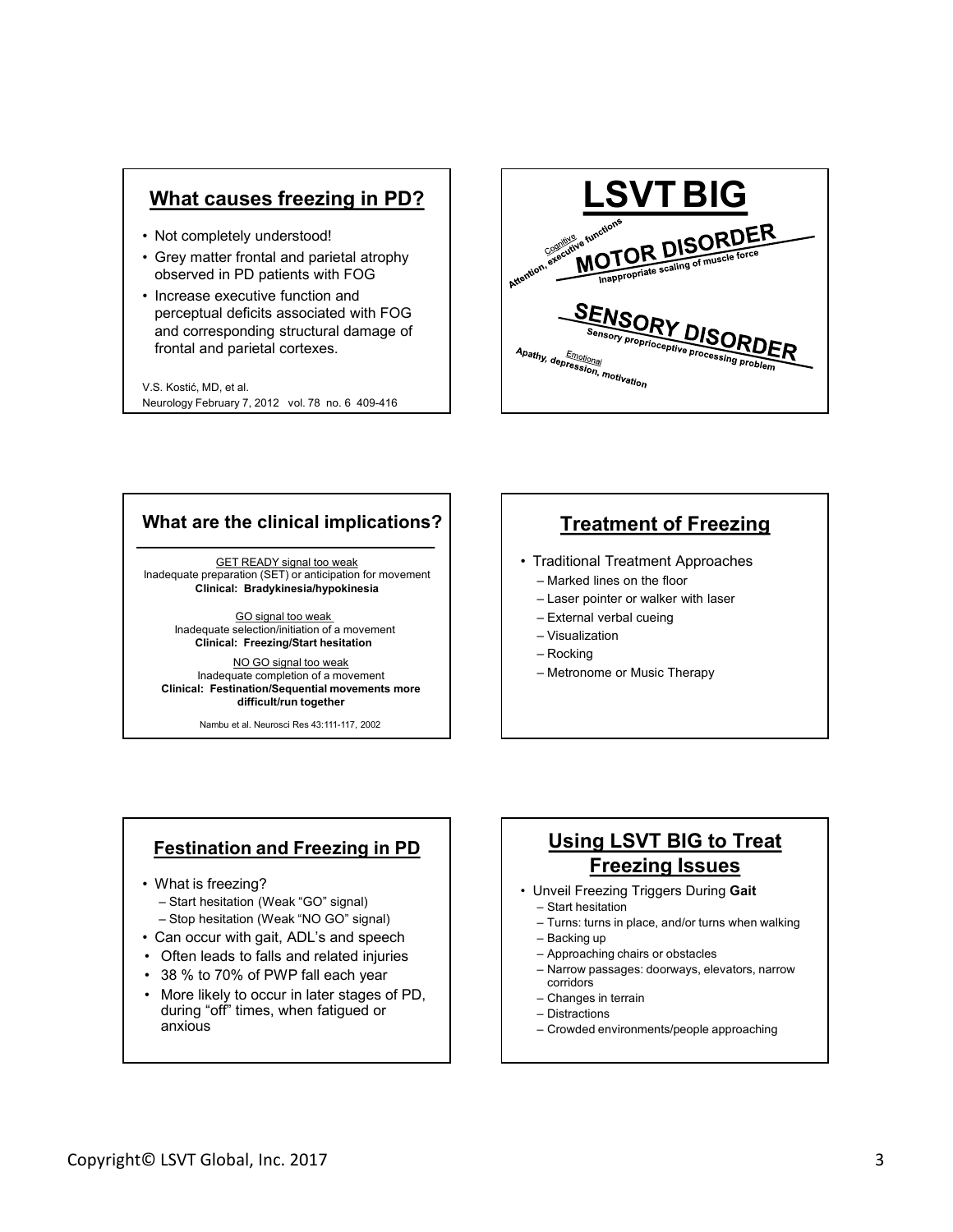### Using LSVT BIG to Treat  $\left| \right|$   $\left| \right|$   $\left| \right|$   $\left| \right|$   $\left| \right|$   $\left| \right|$   $\left| \right|$   $\left| \right|$   $\left| \right|$   $\left| \right|$   $\left| \right|$   $\left| \right|$   $\left| \right|$   $\left| \right|$   $\left| \right|$   $\left| \right|$   $\left| \right|$   $\left| \right|$   $\left| \right|$   $\left| \right|$   $\left| \right|$   $\left| \right|$ **Freezing Issues**  $\frac{1.5 \text{ No. Celling} - 8 \text{ reps}}{2.5 \text{ ide to Side} - 8 \text{ each side}}$ Using LSVT BIG to Treat<br>
Freezing Issues<br>
• Unveil Freezing Triggers with ADL's:<br>
− Eating: fork to mouth<br>
− Tolieting: pulling pants up/down, hygiene,<br>
transfers on/of the toilet<br>
= Transfers: sit to stand and stand to **Using LSVT BIG to Treat Maximal Daily Exercises**<br>
Freezing Issues<br>
Inveil Freezing Triggers with ADL's:<br>  $\begin{array}{r} \text{Exercise 1: } \begin{array}{r} \text{Maximal Daily Exercises} \\ \text{1: } \begin{array}{r} \text{Exercises} \\ \text{2: } \begin{array}{r} \text{Exercises} \\ \text{2: } \begin{array}{r} \text{Exercises} \\ \text{2: } \begin{array}{r} \text{Exercises} \\ \text{$ **Using LSVT BIG to Treat Maximal Dialy Exception**<br>
Freezing Issues<br>
Theoric Celling – 8 reps<br>
Theoric Celling – 8 reps<br>
Theoric Celling – 8 reps<br>
Theoric Celling – 8 reps<br>
Exailed by Signe and Sale to Side – 8 each side<br> Using LSVT BIG to Treat<br>
Freezing Issues<br>
Jnveil Freezing Triggers with ADL's:<br>
Theoric Celling – 8 reps<br>
Superbiding and the stand and stand to sit;<br>
Theoric Celling – 8 reps<br>
Superbiding – 8 reps<br>
Superbiding and the sta **Using LSVT BIG to Treat**<br> **Example 2018**<br> **Example 2018**<br> **Example 2018**<br> **Example 2018**<br> **Example 2018**<br> **Example 2019**<br> **Example 2019**<br> **Example 2019**<br> **Example 2019**<br> **Example 2019**<br> **Example 30 and 2019**<br> **Example 30**

- -
	- transfers on/off the toilet
	- approaches to chair
	- repositioning

#### LSVT BIG Treatment Session

 $\begin{tabular}{l|c|c|} \hline & {LSVT BIG Treatment Session} \\ \hline \textbf{Maximal Daily Exercises} & \textbf{Functional Component Tasks} \\ \hline 1. Floor to Ceiling - 8 reps & \textbf{5} \times \text{VERV DAY TASKS}-5 reps each \\ 2. Side to Side - 8 each side \\ \hline 3. Forward step - 8 each side \\ \hline 4. Stideways step - 8 each \\ side & \textbf{6} \times \textbf{6} & \textbf{6} \times \textbf{6} \times \textbf{7} \times \textbf{8} \times \textbf{8} \times \textbf{9} \times \textbf{1} \times \textbf{1} \times \textbf{1} \times$  $\begin{tabular}{l|c|c|c} \hline & LSVT-BIG Treatment Session \\ \hline \texttt{Maximal Daily Exercises} & \texttt{Functional Component Tasks} \\ \hline \texttt{1.Floor-toCeiling}-8 reps & \texttt{5EVERVDAY TASKS}-5 reps each \\ \hline \texttt{2.Side to Side}-8 each side & \texttt{For example:} \\ \texttt{3.Froward step}-8 each & \texttt{5Pexample:} \\ \texttt{4.Sideways step}-8 each & \texttt{-Sible:} \\ \texttt{5.Backward step}-8 each & \texttt{-Opening cell phone (flip phone)} \\ \texttt{5.Backward step}-8 each & \texttt{-Opening cell phone (flip phone)} \\ \texttt{6.Foward Rock and Re$  $\begin{tabular}{l|c|c|c} \hline & \multicolumn{3}{l}{\textbf{LSVT BIG Treatment Session}} \\ \hline \textbf{Maximal Daily Exercises} & \multicolumn{3}{l}{\textbf{Functional Component Tasks}} \\ \hline 1. \text{Foror to Celling-8 resp}\\ 2. \text{Side to Side} - 8 each side & \multicolumn{3}{l}{\textbf{5}-\textbf{EVPERYDAY TASKS-5} \textbf{reps each}} \\ \hline 3. \text{Forward step} - 8 each side & \multicolumn{3}{l}{\textbf{5}-\textbf{EVPRYDAY TASKS-5} \textbf{reps each}} \\ \hline 4. \text{Silebeays step} -$ **LSVT BIG Treatment Session**<br> **Maximal Daily Exercises**<br>
1.Floor to Ceiling – 8 reps<br>
1.Side to Side – 8 each side<br>
1.3.Forward step – 8 each side<br>
4.Sideways step – 8 each side<br>
5.Backward step – 8 each<br>
5.Backward step – side -Pulling keys out of pocket **LSVT BIG Treatment Session**<br>
Maximal Daily Exercises<br>
The Corto Celling – 8 reps<br>  $\frac{1}{2}$ . Such to Selice – 8 each side<br>  $\frac{3.5 \text{cover of } 8.8 \text{ csec of } 8.8 \text{ csec of } 8.8 \text{ dsec of } 8.8 \text{ dsec of } 8.8 \text{ dsec of } 8.8 \text{ dsec of } 8.8 \text{ dsec of } 8.8 \text$ 

side Walking BIG 6.Forward Rock and Reach – 10 each side (working up to

20) 7.Sideways Rock and Reach – 10 each side (working up to

20)

# Maximal Daily Exercises Functional Component Tasks The Session<br>
Functional Component Tasks<br>
5 EVERYDAY TASKS– 5 reps each<br>
For example:<br>
Sit-to-Stand<br>
-Pulling keys out of pocket<br>
-Opening cell phone (flip phone)<br>
Malking BIG<br>
Distance/time may vary

For example: -Sit-to-Stand

-Opening cell phone (flip phone)

Distance/time may vary

#### **Hierarchy Tasks**

Patient identified tasks: Getting out of bed Playing golf In and out of a car Build complexity across 4 weeks of treatment towards long-term goal **ESUT BIG Treatment Session**<br> **Example 26 reps example:**<br>
F. Froot to Gulling – 8 reps is a Side to Side – 8 each side<br>
5 Revenue Separations of the example:<br>
5 For example:<br>
5 For example:<br>
5 For example and pocket<br>
side LSVI BIG I reatment Session<br>
Maximal Daily Exercises<br>
2. Slow to Celling – 8 reps<br>
2. Slow to Side a Security of The Side and Consider<br>
5. For the Side of Side and Form of Patients<br>
5. Side was a star side of the phone<br>
3. Maximal Daily Exercises<br>
1. Floor to Celling – 8 reps<br>
2. Side to Side – 8 each side<br>
4. Side ways step – 8 each side<br>
4. Sideways step – 8 each<br>
4. Sideways step – 8 each<br>
4. Sideways step – 8 each<br>
2. Daily Maximal Big<br> Floot to Celling – 8 reps = 6 contained the particular schemes = 8 contained schemes = 8 contained schemes = 8 contained schemes and proposed and proposed and proposed and proposed and proposed and proposed and proposed at • Sixten waves the p-8 each side of the same of p-8 each of the Simmer sixten distribution depend of the phone of the phone of the phone of the Sixten distribution depend of the p-8 each of the Sixten distribution of the p A Sideways step - 8 each<br>
• Sideways step - 8 each<br>
• Sideways diep - 8 each<br>
• Sideways Rock and Reach – Distanceviline may way<br>
• Provat Rock and Reach – Distanceviline may way<br>
• To dech side (working up to<br>
• Practice From the and Reach -<br>
Distinction may vary<br>
showard Rock and Reach -<br>
Herarchy Tasks<br>
detays Rock and Reach -<br>
Paint Islamic Marks<br>
Celting out of bed<br>
Celting out of a car<br>
Functional Component Tasks<br>
Functional Component

#### "An ounce of prevention is  $\parallel$   $\parallel$ . Patient-driven worth a pound of cure." | Personalized to each patient | Never change

-Benjamin Franklin | | | | Practice repetitively

#### Functional Component Tasks

- 
- 
- 
- 
- 

They are simple, and will be practiced repetitively.

#### THINK BIG!!!

Functional Component Tasks

Goal is to "hook" or "cue" patient's into thinking about their BIG movements and BIG effort in daily living

Coal is to "hock" or "cue" patient's into thinking<br>
about their BIG enverents and BIG effort<br>
in daily living<br>
with carryover of BIG movements and BIG effort<br>
into daily living<br>
with carryover of BIG movements and BIG effo Patient-driven<br>
Personalized to each patient<br>
Never change<br>
SIMPLE movement<br>
Practice repetitively<br>
These tasks can be a <u>COMPONENT</u> of a larger task.<br>
They are simple, and will be practiced repetitively.<br>
<br> **UNICOMPONENT** with carryover of BIG movements and BIG effort into daily living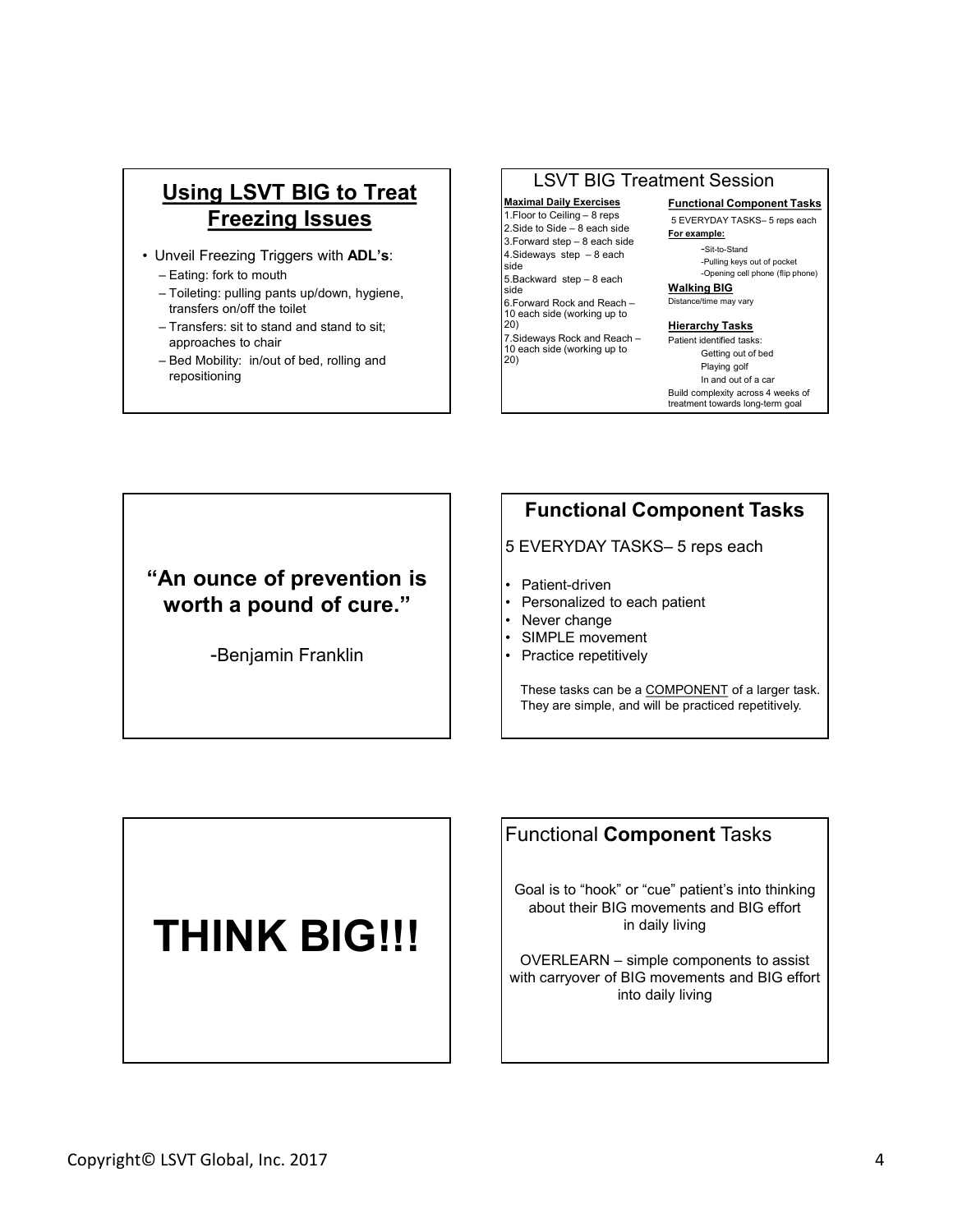#### **Freezing with Gait**

- 
- **Freezing with Gait**<br>
 Functional Component Tasks<br>
 Make specific to individual freezing issues<br>
 Examples: 80 degree turns, sitt of start, and step back, etc.<br>
texamples: sittle a step, site through doorway, turn in fr Freezing with Gait<br>
-<br>
- Eunctional Component Tasks<br>
- Make specific to individual freezing issues<br>
- Eunctional Compone<br>
- Make specific to client's<br>
- Make specific to client's<br>
- Make specific to client's<br>
- Make specif **Freezing with Gait**<br>
Inctional Component Tasks<br>
Alake specific to individual freezing issues<br>
Examples: 90 degree turns, sit to stand, stand and<br>
take a step, step through doorway, turn in front of<br>
thair, reach and step take a step, step through doorway, turn in front of chair, reach and step back, etc.

#### Freezing of ADL's

#### • Functional Component Task Training

- 
- buttoning, putting shoe on
- sit and the state of the state of the state of the state of the state of the state of the state of the state o
- Freezing of ADL's<br>
Functional Component Task Training<br>
 Make specific to client's freezing issues<br>
 ADL Examples: Fork to Mouth, pulling pants up,<br>
buttoning, putting shoe on<br>
 Bed Mobility Examples: rolling, scooting, **Freezing of ADL'S**<br> **Freezing Containstance ADUS**<br>
Aake specific to client's freezing issues<br>
ADLExamples: Fork to Mouth, pulling pants up,<br>
Buttoning, putting shoe on<br> **FREEXAMPLES:** For the Mouth, pulling pants up,<br>
sit **Freezing of ADL's**<br> **hoctional Component Task Training**<br>
Hake specific to client is freezing issues<br>  $\star$  ADL Examples: Fork to Mouth, pulling pants up,<br>
buttoning, putting shoe on<br>
Bed Mobility Examples: rolling, scootin **Freezing of ADL's**<br> **hosticianal Component Task Training**<br>
Aake specific to client's freezing issues<br>
ADL Examples: Fork to Moluth, pulling pants up,<br>
buttoning, putting shoe on<br>
Bed Mobility Examples: rolling, scooting, sit and the state of the state of the state of the state of the state of the state of the state of the state o

Video-reason for quarter turns

#### **Hierarchy Tasks**

#### Designed to:

- Bring amplitude rescaling into everyday living!
- Make specific to client's freezing issues<br>
 Make specific to client's freezing issues<br>
 ADL Examples: Fork to Mouth, pulling pants up,<br>
buttoning, putting shoo on<br>
Bed Mobility Examples: stand to sit, sit to stand, tur activities that are emotionally salient/patient-driven. everyday inving:<br>
- <u>Context-specific</u> and complex<br>
activities that are emotionally<br>
salient/patient-driven.<br>
<br> **IDERARCHY<br>
Task Analysis**<br>
Break it down into manageable units<br>
or sub-tasks<br>
Remove complexity &<br>
environmen

Video-quarter turn practice

#### **HIERARCHY Task Analysis**

Video-quarter turn practice<br>
Task Analysis<br>
Break it down into manageable units<br>
or sub-tasks<br>
Remove complexity &<br>
Remove complexity &<br>
environmental/cognitive distractors<br>
lentify the "problem" – where the<br>
behavior brea Break it down into manageable units or sub-tasks

Remove complexity & environmental/cognitive distractors

behavior breaks down and why?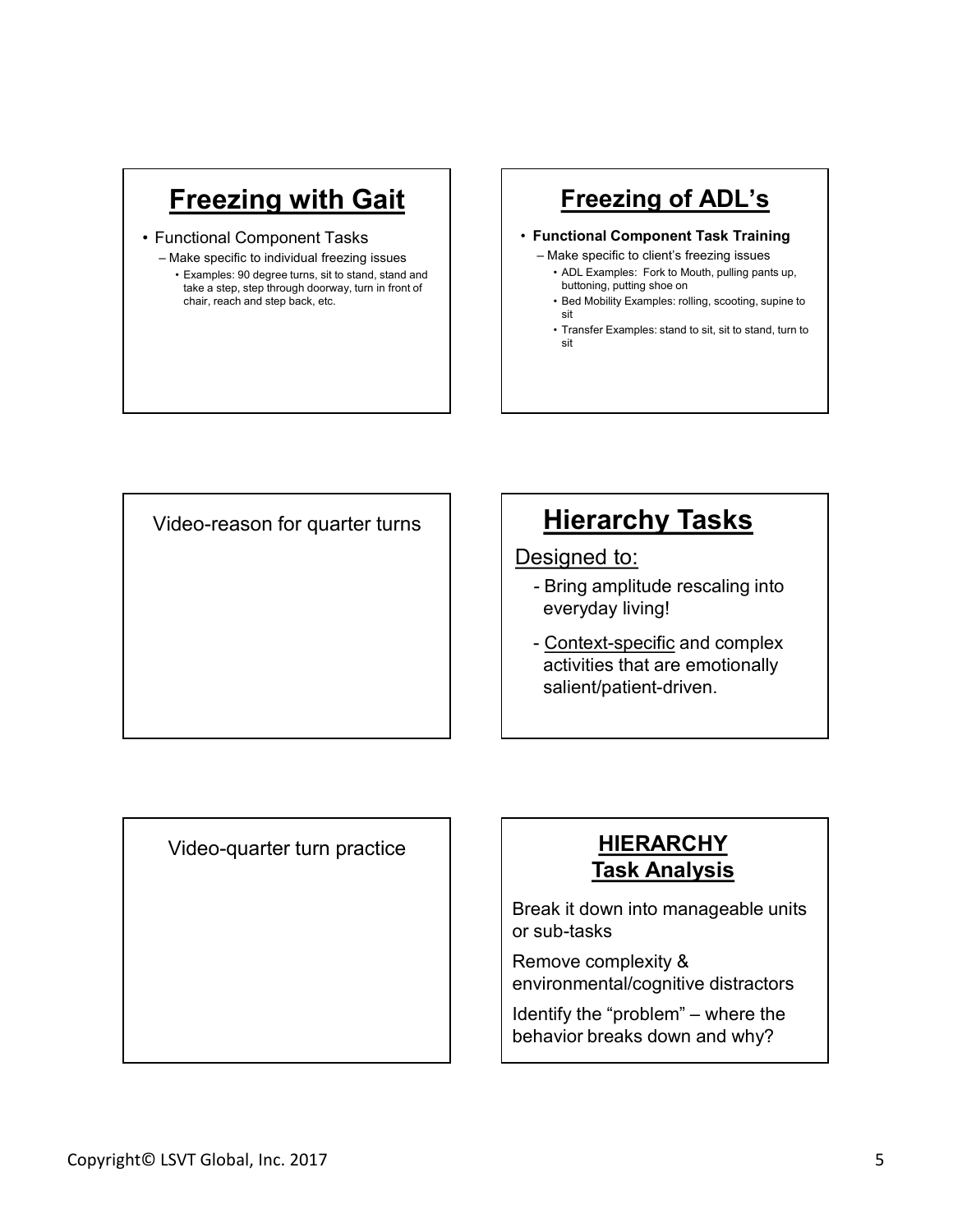

- **Week 4**  $\vert$  · Progress from closed to open environment
	-
- Whole **Captain Contains Container Container Container Container Container** Sequence Container Container Container<br> **Extinguish your verbal and non-verbal cues**<br> **Extinguish your verbal and non-verbal cues** over time
- Sequence Minimal to **and dual task challenges** • Gradually add in distractors, real environment **Gait Training<br>• Progress from closed to open environment<br>• Include identified freezing triggers<br>• Extinguish your verbal and non-verbal cues<br>• Gradually add in distractors, real environment<br>and dual task challenges<br>• The Gait Training<br>• Progress from closed to open environment<br>• Include identified freezing triggers<br>• Extinguish your verbal and non-verbal cues<br>wer time<br>• Gradually add in distractors, real environment<br>• In more severe cases Gait Training<br>• Progress from closed to open environment<br>• Include identified freezing triggers<br>• Extinguish your verbal and non-verbal cues<br>• Cradually add in distractors, real environment<br>• and dual task challenges<br>• In Gait Training**<br>• Progress from closed to open environment<br>• Include identified freezing triggers<br>• Extinguish your verbal and non-verbal cues<br>• Gradually add in distractors, real environment<br>and dual task challenges<br>• In **Gait Training**<br>• Progress from closed to open environment<br>• Include identified freezing triggers<br>• Extinguish your verbal and non-verbal cues<br>• Oradually add in distractors, real environment<br>and dual task challenges<br>• In **Gait Training**<br>• Progress from closed to open environment<br>• Include identified freezing triggers<br>• Extinguish your verbal and non-verbal cues<br>over time<br>and dual task challenges<br>• In more severe cases, may need additional<br> **Gait Training**<br>
or ses from closed to open environment<br>
que identified freezing triggers<br>
Inguish your verbal and non-verbal cues<br>
r time<br>
dual task challenges<br>
nore severe cases, may need additional<br>
port of U-step walke **Gait Training**<br>
ess from closed to open environment<br>
le identified freezing triggers<br>
sully add in distractors, real environment<br>
ual task challenges<br>
ers evere cases, may need additional<br>
on sustained endurance of BIG wa
- Minimal<br>Feedback Patient self support of U-step walker or caregiver cueing<br>Patient monitoring monitoring
	-

#### **Freezing with Gait | | Video FOG Akinetic Patient**

#### • Hierarchy Task Training<br>
Insert: FOG Akinetic Patient

- - in doorways and when approaching toilet)
	- doors, in crowds, and maneuvering around tables)
- entering and exiting the elevator and when carrying the mail)

#### Freezing with ADL's

#### • Hierarchy Task Training

- toilet and when taking first step after getting up from the toilet)
- clothes out of closet, when backing up from closet, and when standing up to pull pants up,

Copyright© LSVT Global, Inc. 2017 6<br>
Copyright© LSVT Global, Inc. 2017 6<br>
Copyright© LSVT Global, Inc. 2017 6<br>
Copyright© LSVT Global, Inc. 2017 6<br>
Copyright© LSVT Global, Inc. 2017 6<br>
Copyright© LSVT Global, Inc. 2017 6<br> Freezing with Gait<br>
Hierarchy Task Training<br>
Include freezing triggers<br>
in doorways and when approaching leidel<br>
Walk into be data manusuring die the bilet (client freezes<br>
doors, in crowds, and manusuring around bilet)<br>
W **Freezing with Gait**<br> **Example 18 Contained Secure Secure 2014**<br> **Example 18 Contained Container and container (client freezes**<br> **To deviation to get the mail (client freezes when opening**<br> **Contained and the mail (client Franchy Task Training**<br> **Example 2011** The Mooneya of When happroaching biled (client freezes when opening<br>
in doors, in crowis, and manual client freezes when opening<br>
doors, in crowis, and manual client freezes when<br>
en PROGRESSION of treatment for freezing using LSVT BIG over 4 weeks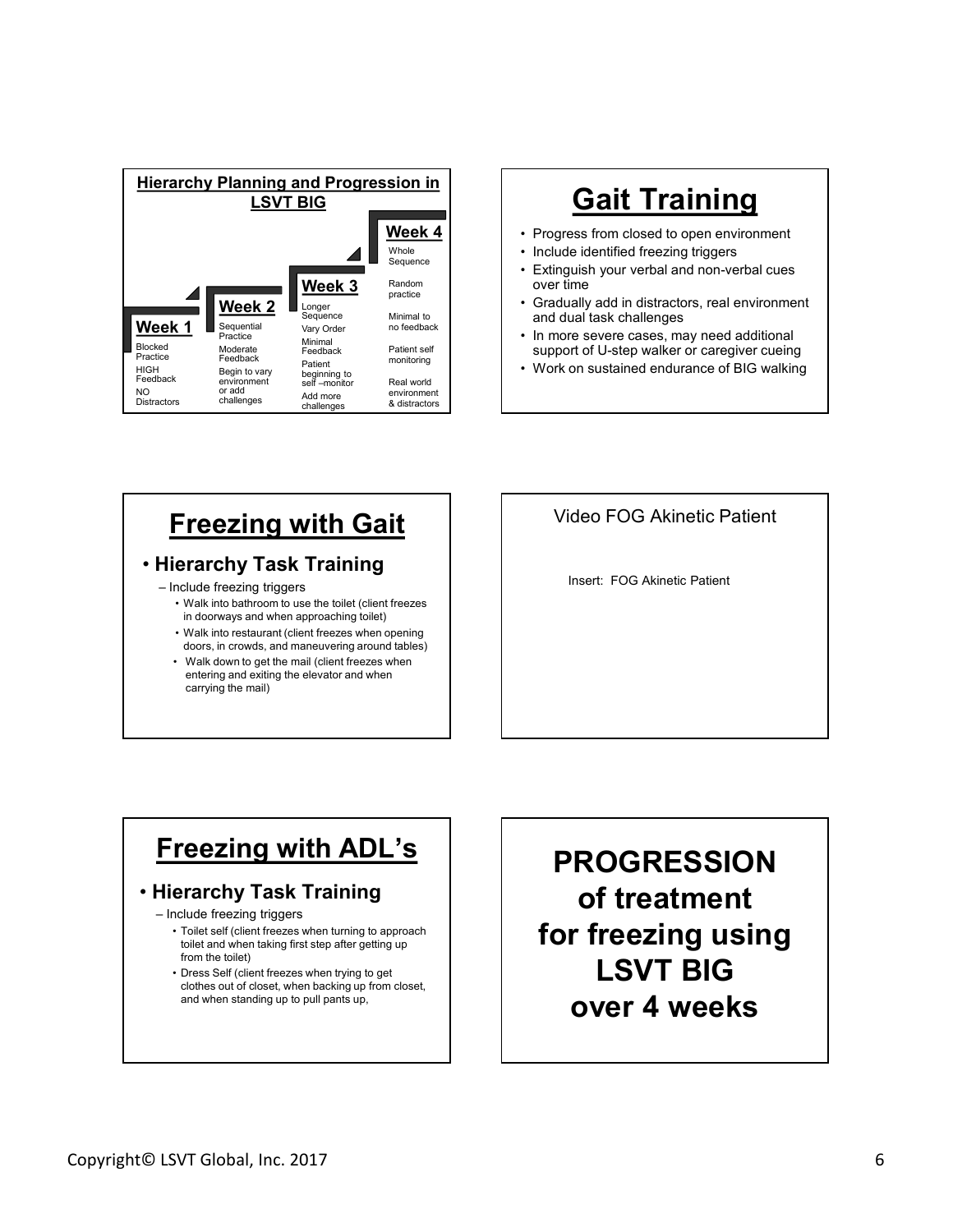#### Weeks 1 and 2

- Weeks 1 and 2<br>
 May need caregiver reminders, cueing and<br>
"pre-cueing" to THINK BIG before they<br>
encounter the trigger situation<br>
 May use THINK BIG signs in key areas<br>
 Repetition is key<br>
 Keep it SIMPLE! "pre-cueing" to THINK BIG before they encounter the trigger situation Weeks 1 and 2<br>
• May need caregiver reminders, cueing and<br>
"pre-cueing" to THINK BIG before they<br>
• May use THINK BIG signs in key areas<br>
• Repetition is key<br>
• Keep it SIMPLE!<br>
• Tailor Carryover Assignments to instill<br>
c Weeks 1 and 2<br>
• May need caregiver reminders, cueing and<br>
"pre-cueing" to THINK BIG before they<br>
encounter the trigger situation<br>
• Repetition is key<br>
• Repetition is key<br>
• Repetition is key<br>
• Repetition is key<br>
• Repet Weeks 1 and 2<br>
• May need caregiver reminders, cueing and<br>
"pre-cueing" to THINK BIG before they<br>
• May use THINK BIG signs in key areas<br>
• Repetition is key<br>
• Tellior Carryover Assignments to instill<br>
• Tailor Carryover Weeks 1 and 2<br>
• May need caregiver reminders, cueing and<br>
"pre-cueing" to THINK BIG before they<br>
encounter the trigger situation<br>
• May use THINK BIG signs in key areas<br>
• Repetition is key<br>
• Keep it SIMPLE!<br>
• Tailor Ca
- 
- 
- 
- confidence that power over freezing is possible!

#### **CALIBRATION**

## ….is at the heart of the matter **CALIBRATION**<br>
....is at the<br>
heart of the matter<br> **v**<br> **Sarriers to Calibration**<br>
Sensory: They don't perceive that their<br>
novement is too small. Movements that<br>
are WNL's feel TOO BIG.<br>
Internal Cueing: They don't self c **CALIBRATION**<br>
.....is at the<br>
heart of the matter<br> **V**<br> **Exercise CALIDE CONSECT CONSECT**<br>
Sensory: They don't perceive that their<br>
movement is too small. Movements that<br>
are WNL's feel TOO BIG.<br>
I herenal Cueing: They do **FRACT STATE ASSET ASSET ASSET ASSET ASSET ASSET ASSET AND A DETERMIND THE MOVEM CONTINUITY OF A UNITED ASSET AND THE MINITY SET AND THE MINITY SET AND USE A LOT of repetition before patients self cuel Nusulatining attenti**

#### Weeks 3 and 4

- Weeks 1 and 2<br>
"The-cueing" to THINK BIG before they<br>
encounter the trigger situation<br>
 May use FHINK BIG signs in key areas<br>
 Repetition is key<br>
 Repetition is key<br>
 Repetition is key<br>
 CALIBI<br>
 CALIBI<br>
 CALIBI<br>
 real world situations when training Functional Component Movements, Hierarchies and Gait • May need caregiver reminders, cueing and<br>
• Fre-cueing" to THINK BIG signs in key areas<br>
• Repetition is key<br>
• Tailor Carryover Assignments to instill<br>
• Carryover Assignments to instill<br>
• Carryover Assignments to inst • May use HINN BIG signs in key areas<br>• Repetition is key<br>• Train Carryover Assignments to instill<br>possible!<br>• Train during to the the signs in the power over freezing is<br>the art of the small of the small of the small of t
- do complete the whole "triggering" task without freezing in real life consistently  $\begin{vmatrix} \cdot & \cdot & \cdot \\ \cdot & \cdot & \cdot \\ \cdot & \cdot & \cdot \end{vmatrix}$  . Neuropsych Deficits: Have difficulty
- 

#### Barriers to Calibration

- movement is too small. Movements that are WNL's feel TOO BIG.
- use their bigger movements. Requires a LOT of repetition before patients self cue!
- sustaining attention on using BIG movements, dual tasking, shifting set, etc.